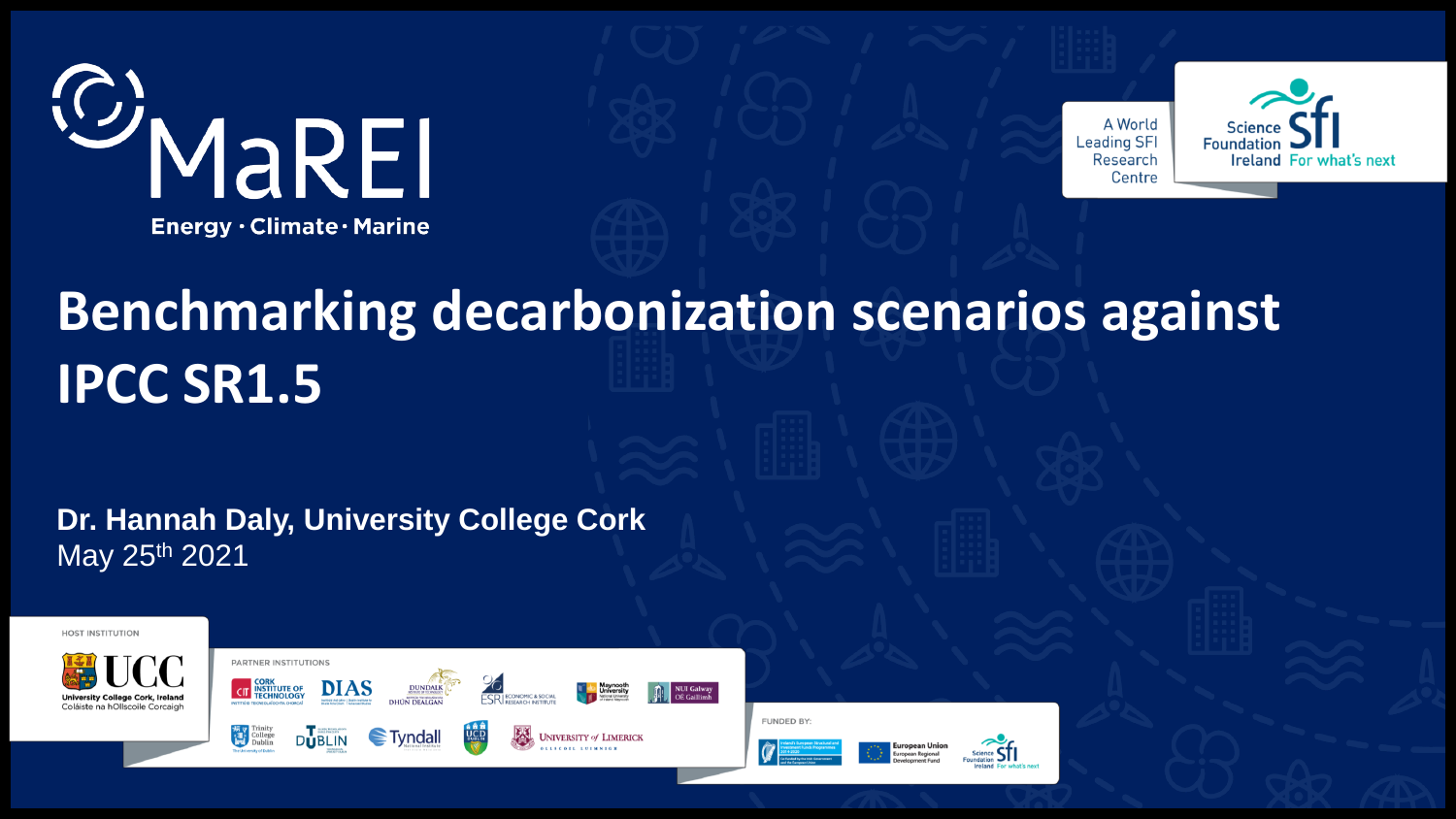#### Breakdown of contributions to global net CO<sub>2</sub> emissions in four illustrative model pathways

Fossil fuel and industry AFOLU BECCS



 $-26$ 

 $\Omega$ 

#### NOTE: Indicators have been selected to show alobal trends identified by the Chapter 2 assessment. National and sectoral characteristics can differ substantially from the global trends shown above.

in 2050 (% rel to 2010)

6

\* Kyoto-gas emissions are based on IPCC Second Assessment Report GWP-100 \*\* Changes in energy demand are associated with improvements in energy

 $(-26,1)$ 

39

### **IPCC Special Report on Limiting Global Warming to 1.5C**

- The interquartile range of emissions reductions for CO2 and CH4 between 2010-2030 in scenarios meeting the 1.5C goal with little or no temperature overshoot
	- -11-30% for methane from agriculture
		- $\cdot$   $\rightarrow$  -24-39% for Ireland, 2018-30
	- -40-58% for carbon dioxide
		- $\cdot$   $\rightarrow$  -33-52% for Ireland, 2018-30
	- Not including LULUCF
- $N<sub>2</sub>O$  numbers not applicable high bioenergy
- Global average Ireland would be expected to do better than this
- Emissions from agriculture, forestry and land-use (AFLOU) are net-zero by around 2030 in scenarios with little or no overshoot by 2030
- Currently, Irish land-use, land-use change and forestry (LULUCF) emissions are net-positive, at  $\sim$ 4.5 MtCO<sub>2</sub>